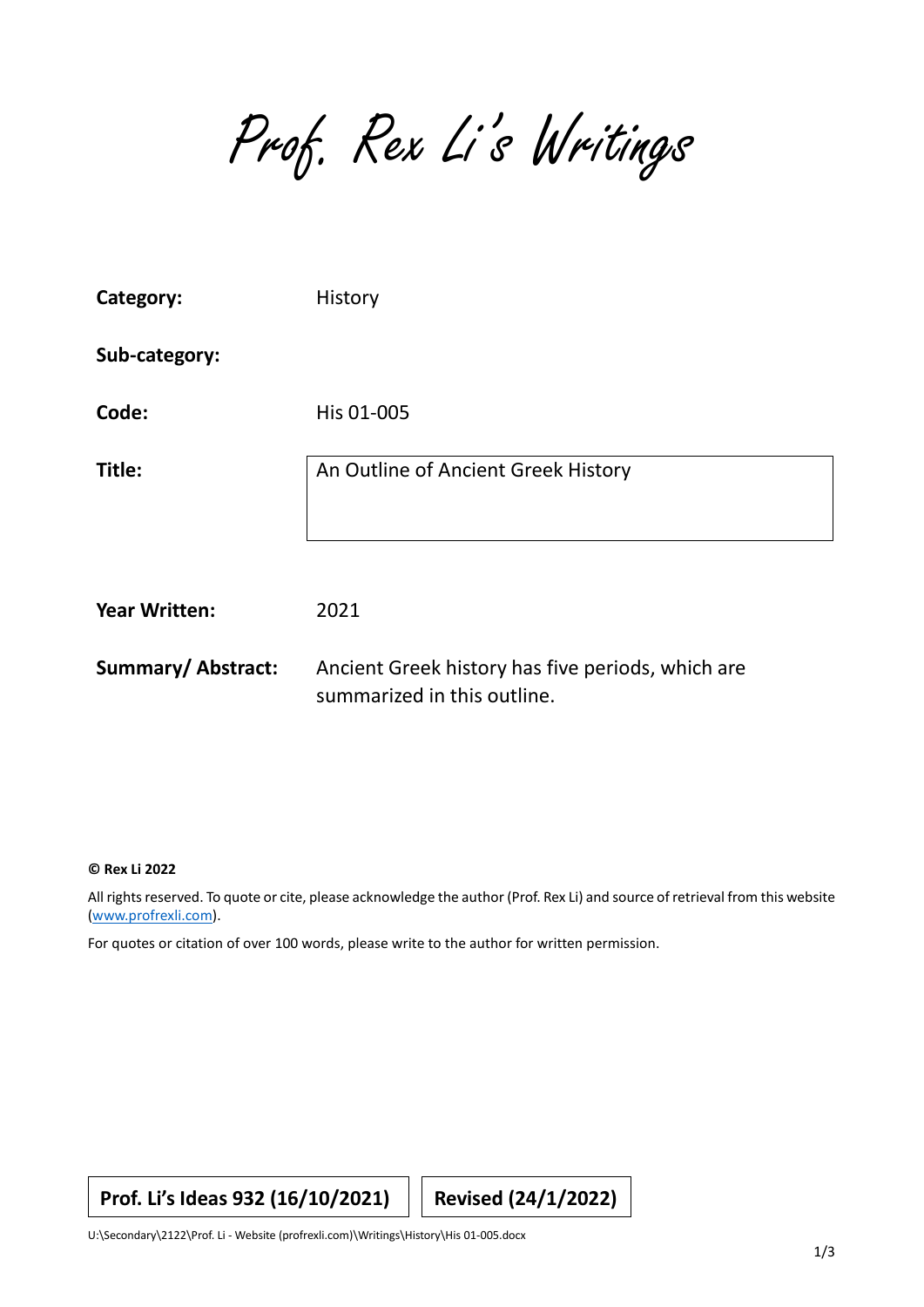| <b>Mythic Greece</b>               | Trojan War $(12 – 13BC)$<br>٠                                  |  |  |
|------------------------------------|----------------------------------------------------------------|--|--|
| $(BC 1000 - 2000)$                 | Homer - Iliad and Odyssey                                      |  |  |
|                                    | Oral language<br>٠                                             |  |  |
|                                    | Greek mythology                                                |  |  |
|                                    |                                                                |  |  |
| <b>Archaic Greece</b>              | Greek city-states<br>٠                                         |  |  |
| $(BC 800 - 480)$                   | Greek alphabet                                                 |  |  |
|                                    | Literature                                                     |  |  |
|                                    | Sculpture<br>٠                                                 |  |  |
|                                    | Ancient Greek warfare                                          |  |  |
|                                    | Hoplite in phalanx formation                                   |  |  |
|                                    |                                                                |  |  |
| <b>Classical or Ancient Greece</b> | <b>Enlightenment Period</b>                                    |  |  |
| $(BC 510 - 323)$                   | Socrates                                                       |  |  |
|                                    | Plato                                                          |  |  |
|                                    | Aristotle                                                      |  |  |
|                                    | Autonomy from Persian Empire<br>٠                              |  |  |
|                                    | <b>Democratic Athens</b>                                       |  |  |
|                                    | <b>Expansion of Macedonia</b>                                  |  |  |
|                                    |                                                                |  |  |
| <b>Hellenistic Period</b>          | Ancient Greek word "Hellas" was the name of Greece or a Greek  |  |  |
| $(BC 323 - 31)$                    | tribe                                                          |  |  |
|                                    | Hellenic - Greek territories; Hellenistic - Greek culture<br>٠ |  |  |
|                                    | Greeks called themselves Hellas, later Graikoi (Greeks) and    |  |  |
|                                    | Rhomaioi (Romans). All Greeks were Roman citizens after 212 AD |  |  |
|                                    | Degeneration                                                   |  |  |
|                                    | Stoicism, epicureanism, Euclid, Archimedes                     |  |  |
|                                    | New Gods                                                       |  |  |
|                                    | Hellenistic kingdoms<br>٠                                      |  |  |
|                                    | Language: Koine Greek                                          |  |  |
|                                    | Greek colonialization in Mediterranean and Asia Minor          |  |  |

## **An Outline of Ancient Greek History**